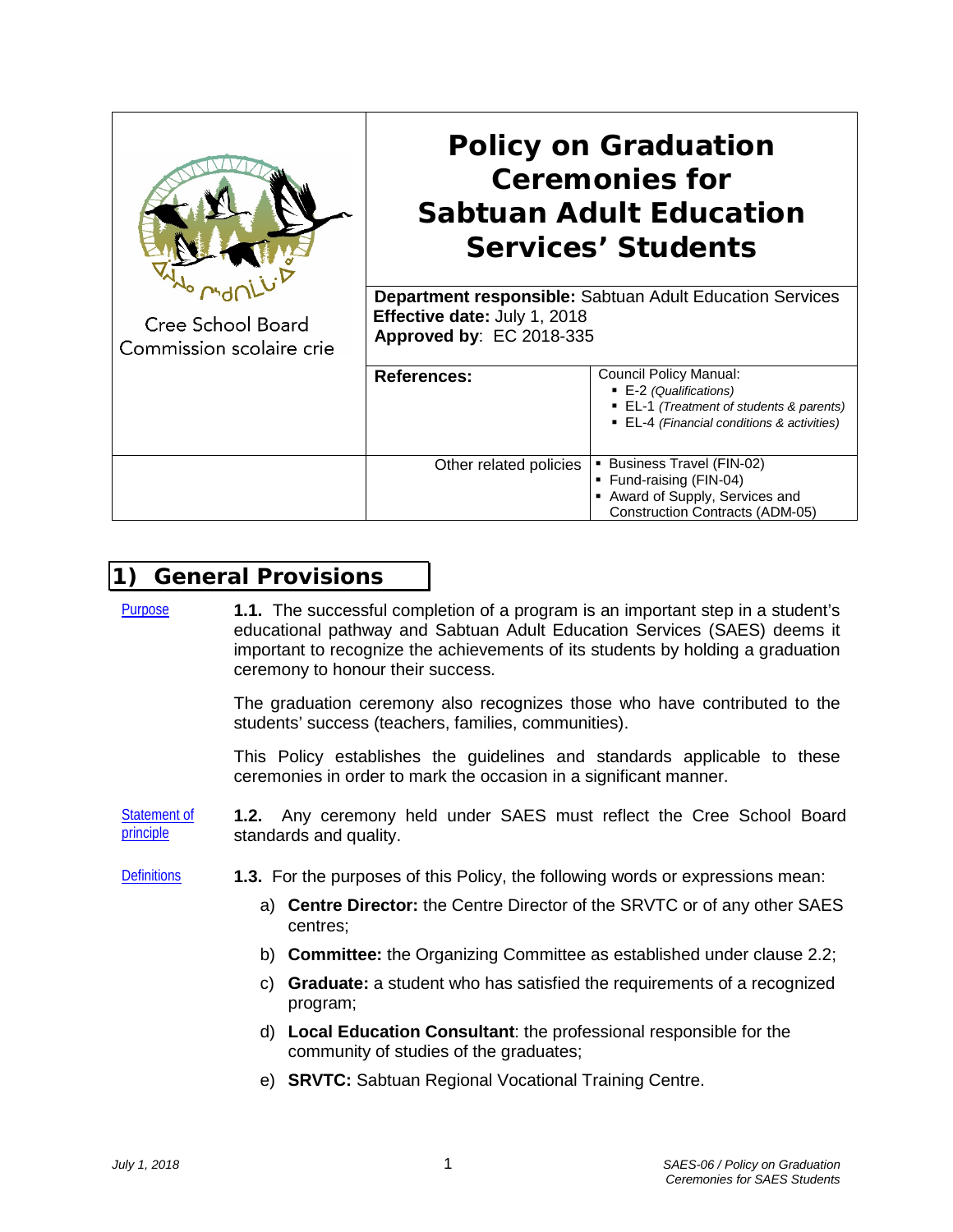# **2) Organization**

Frequency & location

- **2.1.** Graduation ceremonies should be held as follows:
	- a) in Waswanipi at the end of each program for SRVTC graduates;
	- b) once a year in the community of studies or in a location regrouping several communities for other graduates.

**Organizing Committee 2.2.** An Organizing Committee must be formed for each of the graduation ceremonies. The Organizing Committee will comprise of, but is not limited to, the following:

- a) SRVTC:
	- Student Affairs Technician (lead event coordinator)
	- **Local Education Consultant**
	- **Administrative Technician**
	- **Other persons as determined by the Centre Director**
- b) Other communities:
	- **Local Education Consultant (lead event coordinator)**
	- **Administrative Technician responsible for the community**
	- **Other persons as determined by the Director of SAES.**
- Budget **2.3.** The Committee must submit at least 30 days prior to the event, a budget proposal**[1](#page-1-0)** for approval by the Centre Director for SRVTC graduations or by the Director of SAES for any other graduation.

# **3) Graduates**

Validation **3.1.** The Coordinator of Administrative Services must validate and confirm that a student has satisfied all the requirements of a program.

> Following a positive confirmation, the graduate will then be invited to attend the graduation ceremony.

In-house certificate **3.2.** SAES, through the Coordinator of Administrative Services, is responsible for issuing the official in-house certificate.

Attestation **3.3.** SAES, through the person responsible for the *Sanction des études,* will issue the attestation.

**Ministry** certification **3.4.** SAES, through the Coordinator of Administrative Services, is responsible for notifying the graduates that the Ministry of Education will issue the following official documents:

- Secondary School Diploma (SSD);
- Certificate of Equivalence of Secondary Studies (CESS);
- Attestation of Equivalence for Secondary V Studies (AESS);

 $\overline{a}$ 

<span id="page-1-0"></span>The budget proposal covers expenses such as catering, facility rental, master of ceremony and gifts.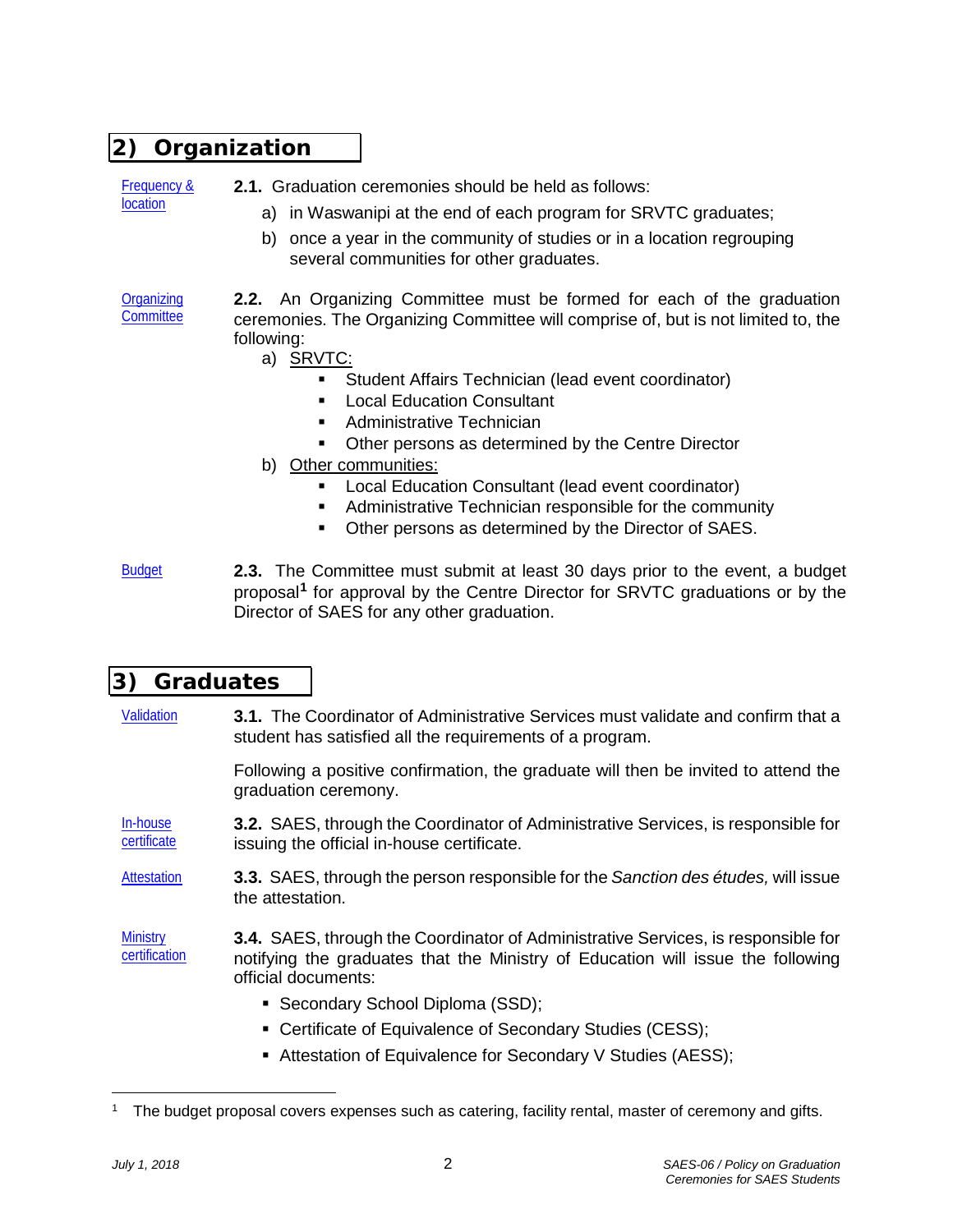- **Training Certificate for a Semiskilled Trade (TCST);**
- **Training Certificate in Sociovocational Integration for Adults;**
- Diploma of Vocational Studies (DVS);
- Attestation of Vocational Specialization (AVS).

## **4) Guests**

#### Graduate's guests **4.1.** The Committee will determine the number of guests a graduate may invite, depending namely on the capacity of the facility and the budget.

- Official guests **4.2.** The Committee is responsible for the formal invitation of official guests, including the following persons**[2](#page-2-0)** or entities:
	- a) CSB Chairperson and Director-General;
	- b) School Commissioner of the community;
	- c) Regional Leaders:
		- **Grand Chief**
		- **Deputy Grand Chief**
		- Youth Grand Chief
	- d) Local Leaders:
		- Chief
		- **Youth Chief**
	- e) Partners/entities involved in the program.
- Teachers **4.3.** The Committee may invite the teachers who taught the graduates to attend the graduation ceremony.

### **5) Travel and Accommodations**

Expenses **5.1.** The Board assumes travel and accommodation expenses only in the following situations:

- a) to the graduate when the ceremony is held in a community other than the community of studies;
- b) to the teachers invited under clause 4.3.

The Board does not assume travel and accommodation expenses of any other guests.

 $\overline{a}$ 

<span id="page-2-0"></span><sup>&</sup>lt;sup>2</sup> Or their representative or delegate